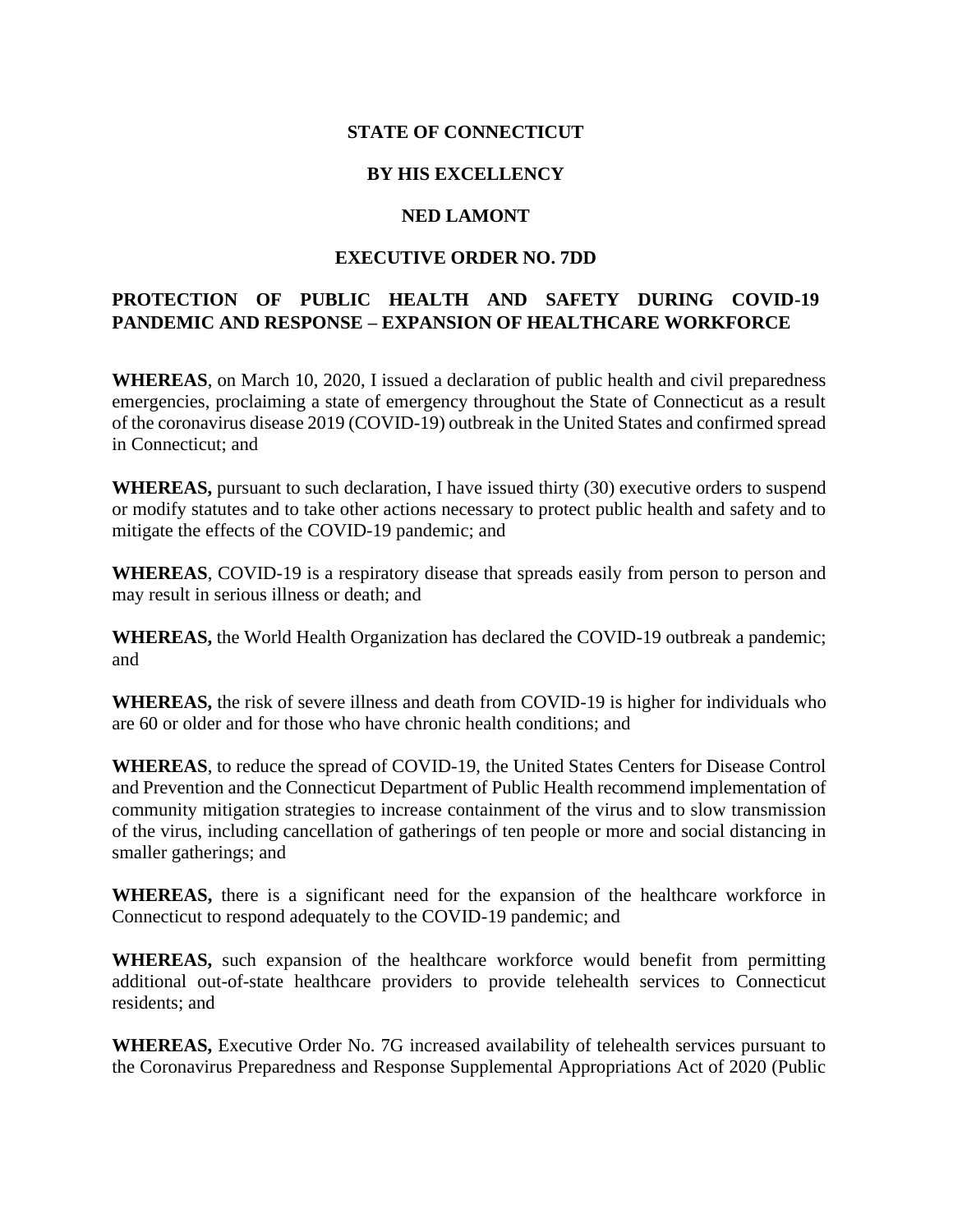Law 116-123) by modifying and suspending several provisions of section 19a-906 of the Connecticut General Statutes; and

**WHEREAS,** since the issuance of Executive Order No. 7G, the Coronavirus Aid, Relief, and Economic Security Act, or CARES Act (Public Law 116-136), was enacted into law; and

**WHEREAS,** several of the provisions of the CARES Act further expand the use and coverage of telehealth services and supersede provisions of Executive Order No. 7G; and

**WHEREAS,** the required expansion of the healthcare workforce to respond to COVID-19 pandemic would be enhanced by suspension of certain administrative requirements and could thereby make more fully trained but unlicensed providers available more quickly; and

**WHEREAS,** to avoid delays in providing healthcare services, the Secretary of Health and Human Services has recommended the suspension of requirements for written agreements to meet supervision requirements; and

**WHEREAS,** the federal Center for Medicare and Medicaid Services has suspended temporarily the physician supervision requirements for Certified Registered Nurse Anesthetists; and

**WHEREAS,** as a result of distancing and other protection measures enacted to limit the transmission of COVID-19, people with professional and occupational licensure through the Department of Public Health may be unable to safely satisfy their continuing education requirements for licensure in a timely manner; and

**WHEREAS,** cancellation of school classes to reduce COVID-19 transmission and compliance with other protective measures in response to the COVID-19 pandemic may delay face-to-face assessments for children who need them to assess eligibility for additional services or delay observations to determine eligibility of young children for Part B IDEA Services; and

**WHEREAS,** continuing remote early intervention services for such children beyond the age where they would normally lose eligibility will limit in-person contact related to such assessments and observations, and thereby reduce the risk of transmission of COVID-19;

**NOW, THEREFORE, I, NED LAMONT,** Governor of the State of Connecticut, by virtue of the authority vested in me by the Constitution and the laws of the State of Connecticut, do hereby **ORDER AND DIRECT:**

1. **Additions to Definition of Telehealth Provider.** Section 19a-906(a)(12) of the Connecticut General Statutes is modified to add any dentist licensed under Chapter 379, behavior analyst licensed under Chapter 382a, genetic counselor licensed under Chapter 383d, music therapist licensed under Chapter 383f, art therapist licensed under Chapter 383g, and veterinarian licensed under Chapter 384 to the definition of telehealth provider.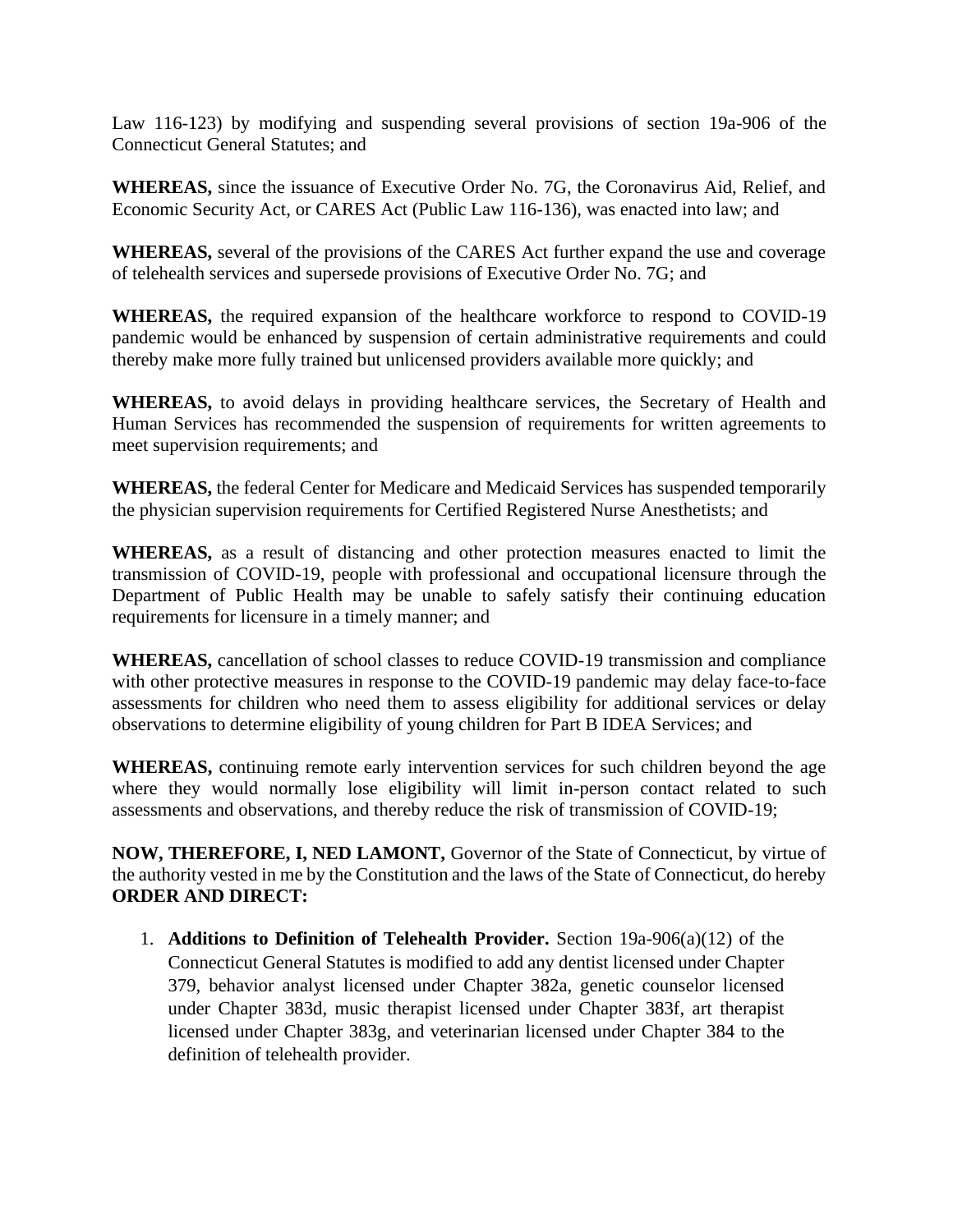- 2. **Flexibility for Medicaid-Enrolled Providers and In-Network Providers for Commercial Fully Insured Health Insurance to Perform Telehealth Through Additional Methods.** Section 5 of Executive Order No. 7G issued on March 21, 2020, and the provisions of Section 19a-906 of the Connecticut General Statutes and any associated regulations, rules and policies regarding the delivery of telehealth are modified or suspended as follows:
	- a. The definition of "telehealth" in Section  $19a-906(a)(11)$  is modified to provide that telehealth providers that are Medicaid-enrolled providers providing covered telehealth services to established patients who are Medicaid recipients, or telehealth providers that are in-network providers for commercial fully-insured health insurance providing covered telehealth services to patients, may engage in telehealth through the use of audio-only telephone;
	- b. The requirements of Section  $19a-906(a)(12)$  for the licensure, certification, or registration of telehealth providers are suspended for such telehealth providers that are Medicaid-enrolled providers or innetwork providers for commercial fully-insured health insurance providing telehealth services to patients, in accordance with any related orders issued by the Commissioner of Public Health pursuant to her established authority as a result of this declared public health and civil preparedness emergency and in accordance with Sections 19a-131a and 28-9.
	- c. The requirement in Section 19a-906(f) that the provision of telehealth services and health records maintained and disclosed as part of a telehealth interaction shall comply with the provisions of the Health Insurance Portability and Accountability Act of 1996 P.L.104-191, as amended from time to time (HIPAA), is modified to permit telehealth providers that are Medicaid enrolled providers or in-network providers for commercial fully insured health insurance providing telehealth services to patients to utilize additional information and communication technologies consistent and in accordance with any direction, modification or revision of requirements for HIPAA compliance as related to telehealth remote communications as directed by the United States Department of Health and Human Services, Office of Civil Rights during the COVID-19 pandemic.
	- d. Notwithstanding paragraphs a through c herein, a provider who elects to provide telehealth services for a patient who is not a Medicaid beneficiary or a member covered by a fully-insured commercial plan, may engage in "telehealth" services as defined in such paragraphs for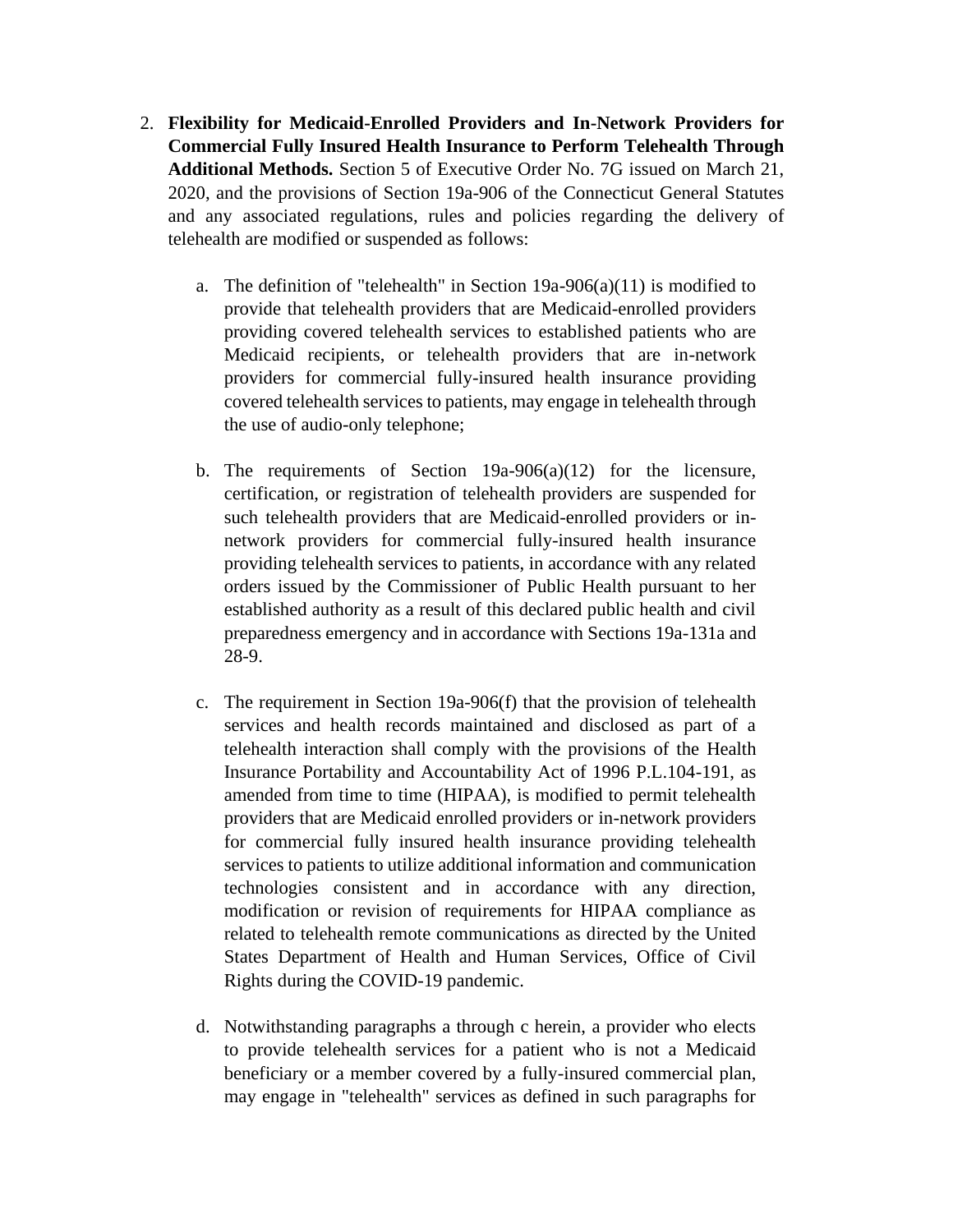such patient, provided that any provider engaging in telehealth services under this section must, prior to engaging in such services, determine whether a patient is covered by a health plan other than Medicaid or a fully-insured commercial plan, and whether such plan provides coverage for such telehealth services. A provider who receives payment under such health plan shall not bill a patient for any additional charges beyond the reimbursement received under such health plan. A provider who determines that payment or coverage for telehealth services as described in this order is not available under a health plan other than Medicaid or a fully-insured commercial plan or who determines a patient is uninsured, shall accept as reimbursement for any telehealth service as payment in full, the amount that Medicare reimburses for such service, provided that if the provider determines that the patient is uninsured or otherwise unable to pay for such services, the provider shall offer financial assistance, if such provider is otherwise required to provide financial assistance under state or federal law.

- e. Any related regulatory requirement that any telehealth services described herein be provided from a provider's licensed facility is hereby waived.
- 3. **Additions to Permissible Out-of-State Healthcare Providers.** Section 19a-131j(a) of the Connecticut General Statutes is modified to additionally allow the Commissioner of Public Health to issue an order to suspend, for a period not to exceed sixty consecutive days, the requirements for licensure, certification or registration, pursuant to chapters 376a (occupational therapist), 376b (alcohol and drug counselor), 376c (radiographer, radiologic technologist, radiologist assistant and nuclear medicine technologist), 379 (dentist), 379a (dental hygienist), 382a (behavior analyst), 383d (genetic counselor), 383f (music therapist). 383g (art therapist), 384b (dietician-nutritionist), and 399 (speech and language pathologist).
- 4. **Participation in Intern, Resident Physician, or United States Medical Officer Candidate Training Programs Prior to Permit Issuance.** Section 20-11a of the Connecticut General Statutes is modified to allow a person to participate in an intern or resident physician program or United States Medical Officer candidate training program prior to issuance of a permit by the Department of Public Health provided that the hospital administrator documents that the person has satisfied the requirements for such a permit set forth in the statute.
- 5. **Participation in Resident Physician Assistant Program Prior to Permit Issuance.** Section 20-12h of the Connecticut General Statutes is modified to allow a person to participate in a resident physician assistant program in a short-term hospital that provides a postgraduate medical education program accredited by the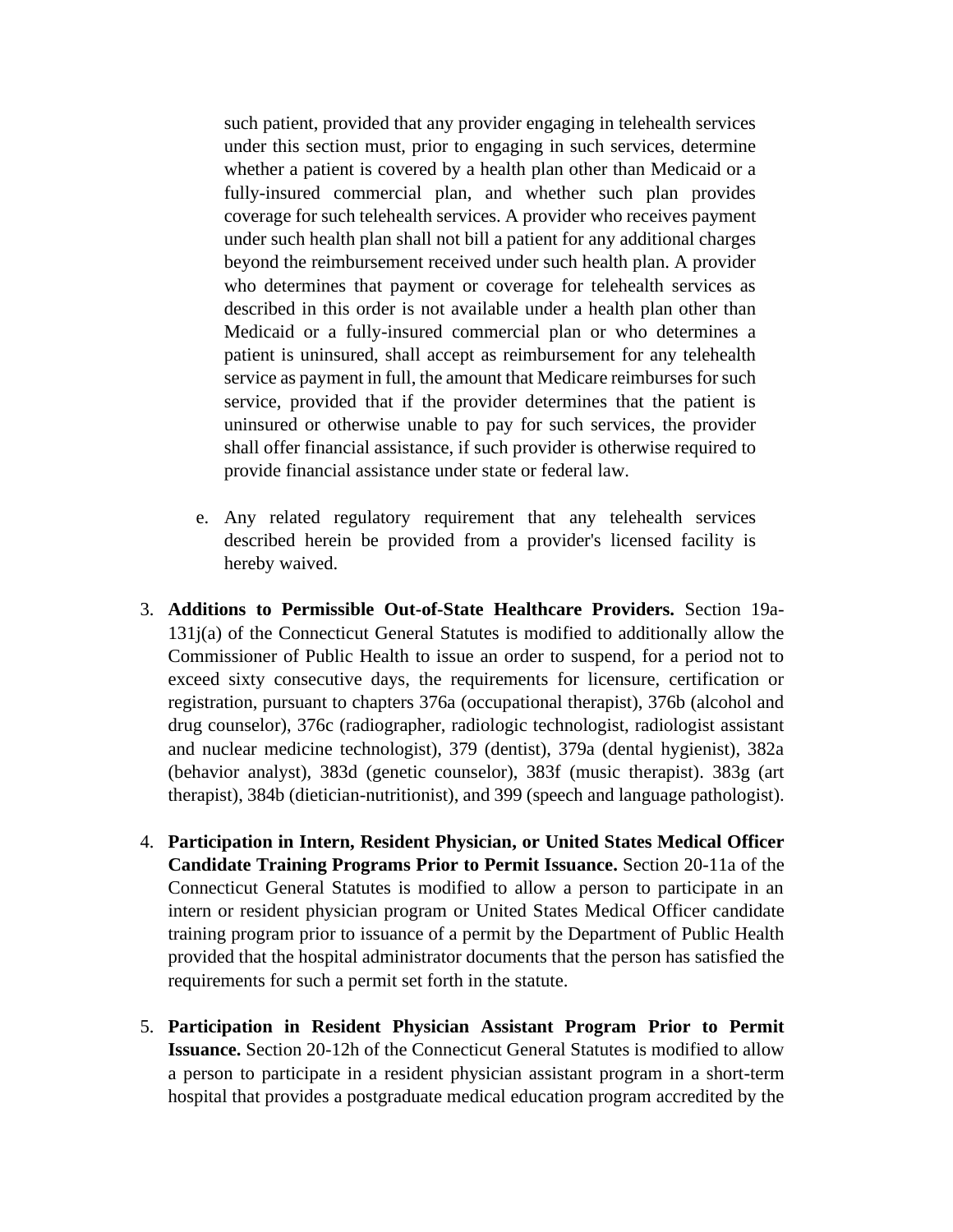Accreditation Council for Graduate Medical Education, without a license or temporary permit issued pursuant to section 20-12b or a training permit issued by the Department of Public Health, provided that the hospital administrator documents that the person is to be appointed a resident physician assistant in such hospital and has satisfied the requirements of subdivisions (1), (2) and (5) of subsection (a) of section 20-12b.

- 6. **Temporary Suspension of Physician Assistant Supervision Restrictions.** Section 20-12a of the Connecticut General Statutes is modified to suspend the supervision requirements for physician assistants authorized to practice in the State of Connecticut set forth in Subsection (7)(A) subparts (iii) through (v), inclusive, and  $(7)(B)$  subparts (iii) through (v), inclusive, of said Section.
- 7. **Temporary Suspension of In-Person Supervision Requirement for Advanced Practice Registered Nurses.** Section 20-87a(b)(2) of the Connecticut General Statutes is modified to suspend the requirement that a physician, medically directing the prescriptive activity of an advanced practice registered nurse who is prescribing and administering medical therapeutics during surgery, must be physically present in the institution, clinic or other setting where the surgery is being performed.
- 8. **Provision of Services by Respiratory Care Therapist and Respiratory Care Technician Students.** Section 20-162q(c) of the Connecticut General Statutes is modified to allow a respiratory care therapist student or a respiratory care technician student as specified in said subsection to provide services in accordance with the requirements of said subsection except that the services are not required to be a component of such person's course of study.
- 9. **Suspension of Continuing Education Requirement for Health Care Providers.** The continuing education requirements in Chapters 370, 373, 376, 376a, 376b, 376c, 378, 379, 379a, 380, 381, 381a, 383, 383a, 383b, 383c, 384, 383d, 384a, 384c, 385, 387a, 388, 397a, 398, 399 and Section 19a-515 of the General Statutes are suspended for one (1) year for occupations and professions with annual education requirements, and for the other occupations and professions within said statutes, the continuing education completion period and reporting requirements are suspended for six (6) months. The continuing education requirements are modified as stated above for each person for the continuing education year in which March 10, 2020 lies for him or her.
- 10. **Modification of Thirty-Six Month Age Limit for Birth-to-Three Services.** Section 17a-248 of the Connecticut General Statutes, and any associated regulations, rules, and policies are modified to authorize the Commissioner of the Office of Early Childhood to temporarily expand the definition of "eligible